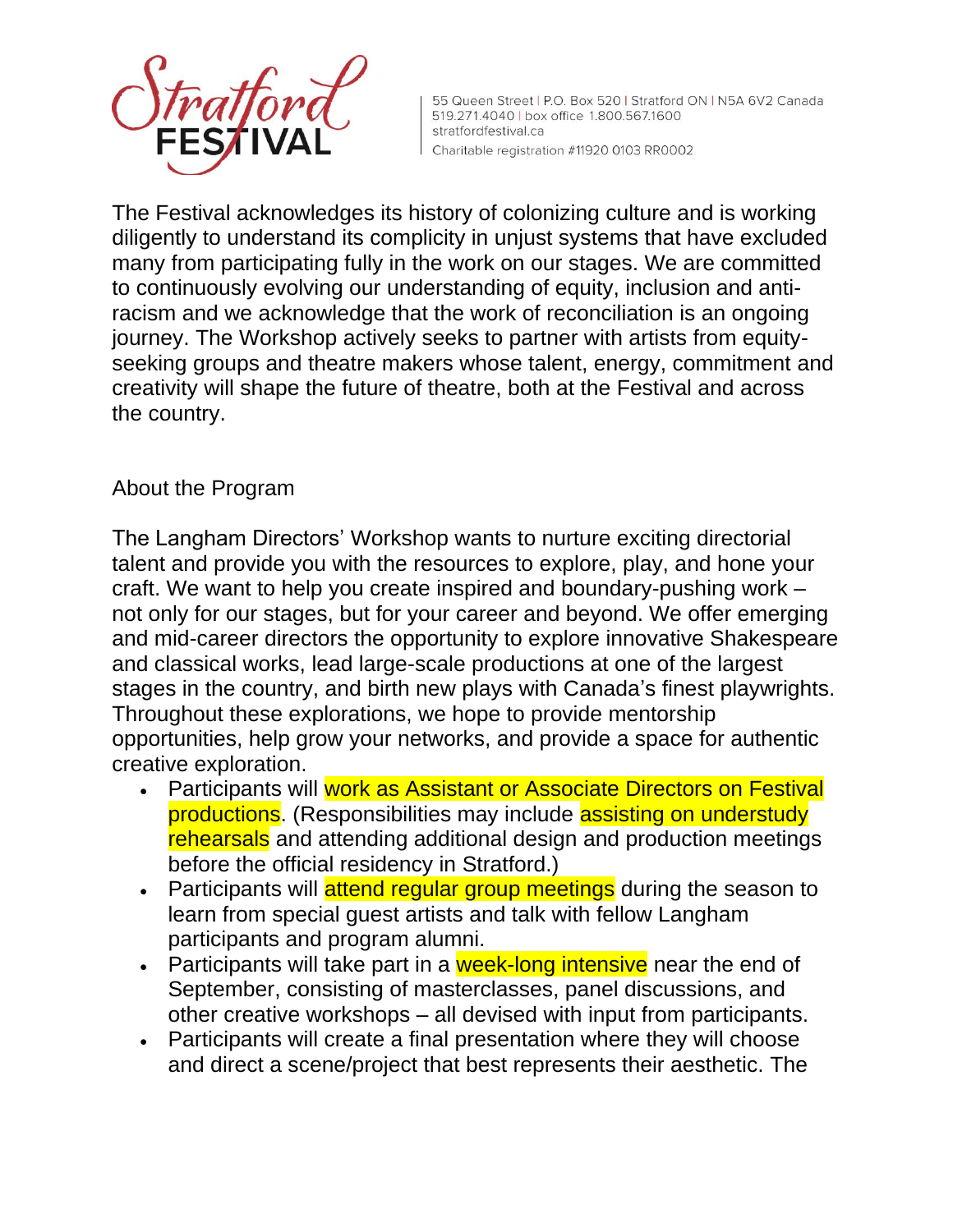Directors' Workshop Presentations are usually held in the Studio Theatre in October (three weeks).

What We Offer

- Langham Directors are paid a fee, a housing subsidy, and travel expenses. Depending on the length of the rehearsal process and other factors, fees for the Assistant /Associate Directors usually range from \$8,000 to \$10,000.
- The Directors' Workshop Presentation fee is approximately **\$2,500**.
- Participants will be able to engage in a collaborative **mentorship** with established Festival directors, and have the opportunity to learn from guest artists and their Workshop peers.
- Participants can also take advantage of everything the Stratford Festival offers: tours, special events, tickets to productions, the Festival's Archives and libraries, company classes taught by the Festival's coaching staff, and both formal and informal opportunities to speak with senior staff and visiting artists.

Who We're Seeking

- We are committed to finding directors working in *all* types of theatre who wish to share their knowledge and skills at the Festival.
- **We strongly encourage applicants who identify as First Nations, Inuit, Métis, Black, People of Colour, Mad, D/deaf, Disabled, and the 2SLGBTQ+ community. If you have any questions or concerns about your experience in this program, please email Esther at [langham@stratfordfestival.ca](mailto:langham@stratfordfestival.ca) or call Bonnie Green, Associate Producer, at 1.800.561.1233 ext 2290.**
- This program is designed for artists who have acquired foundational training (either from a training program OR through experience) and have worked as a theatre artist for at least two years.
- Participants will need to be available on site full-time (usually eight to 16 weeks consecutively between February to August) from the first day of rehearsals until the opening or the understudy run of the show, whichever comes later.
- Participants will have to return to the Festival in the fall for the oneweek intensive and to then direct their chosen piece at the Directors' Workshop Presentation for an invited audience.
- The Workshop is only open to those who are Canadian citizens or permanent residents of Canada.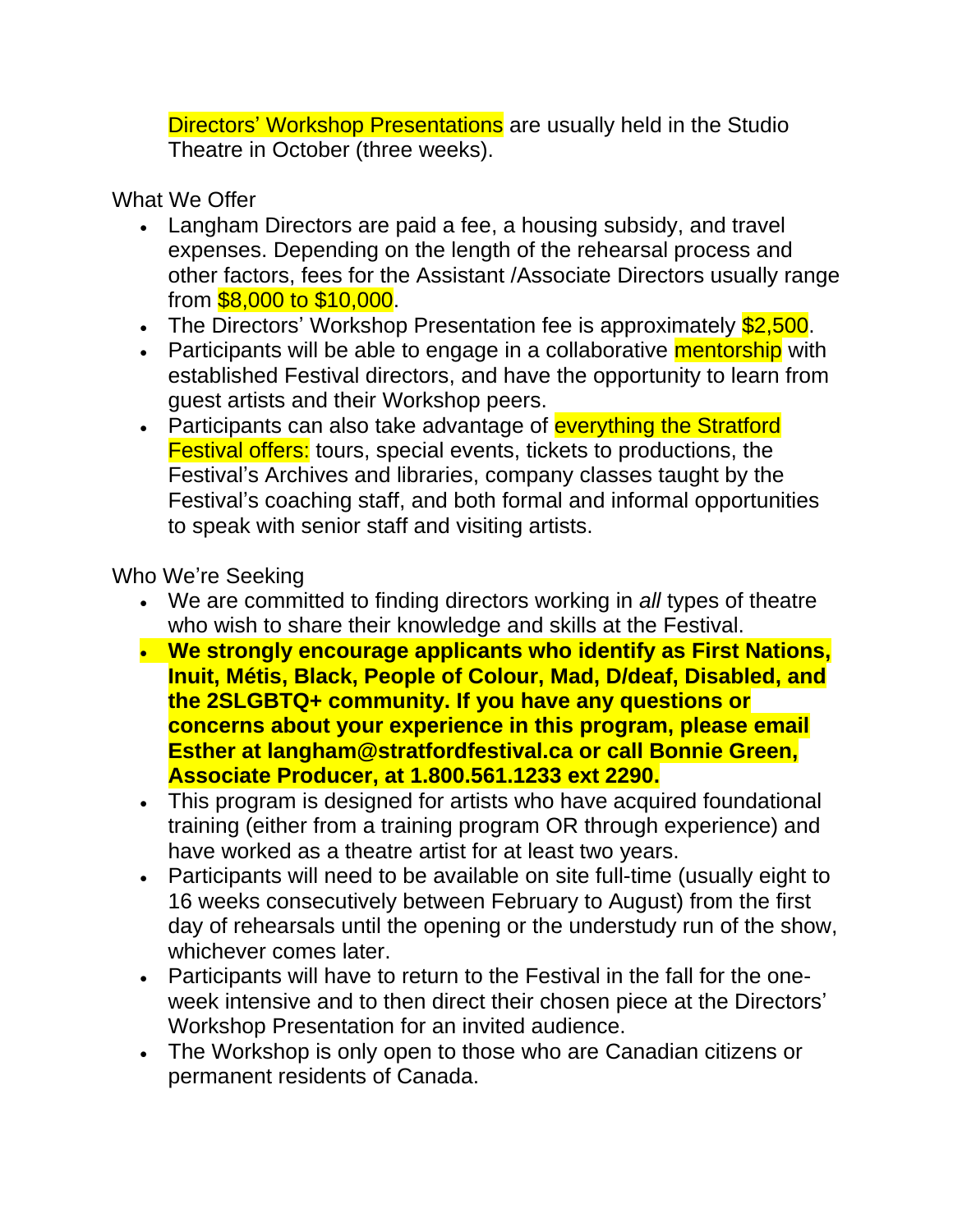Please Note: Special care will be taken in pairing Langham participants with directors of productions. The participant's specific interests and the director's requirements will be taken into account and both the participant and the director must first consent to working together.

How to Apply

We understand that many communities find traditional application processes to be stressful and inaccessible. We are committed to addressing any barriers to access throughout the submission process as best as we can.

**If you require support with the application or have any access needs (ASL interpretation, deadline extension, etc.), please reach out to us so we can assist. You can email Esther at [langham@stratfordfestival.ca](mailto:langham@stratfordfestival.ca) or call Bonnie Green, Associate Producer, at 1.800.561.1233 ext 2290.**

We want to know about you and your art!

Please provide the following information in either written, audio, or video format:

1. An artistic statement describing you as an artist: What do you want to bring to the Stratford Festival and what can the Festival do for you? Also tell us one thing that inspires you. What is something that inspires you artistically? What do you draw inspiration from? How does it inform your directing practice? **(three pages or five minutes to watch/listen maximum)**

The "inspiration" can be a poem, a play, a song, a photo, a video, an object, a person, a manifesto – anything. If you're able to, you can also share a short sample (link or file) of the inspiring item.

- 2. A résumé or CV **(three pages maximum)**
- 3. Two references who know and have seen your work. **(Name, email, phone number, relationship to you.)**

Please submit your application **[HERE](https://airtable.com/shrw84ffIBEZFI3II)**

Applications are due **Monday, November 1, 2021, at 11:59 PM.**